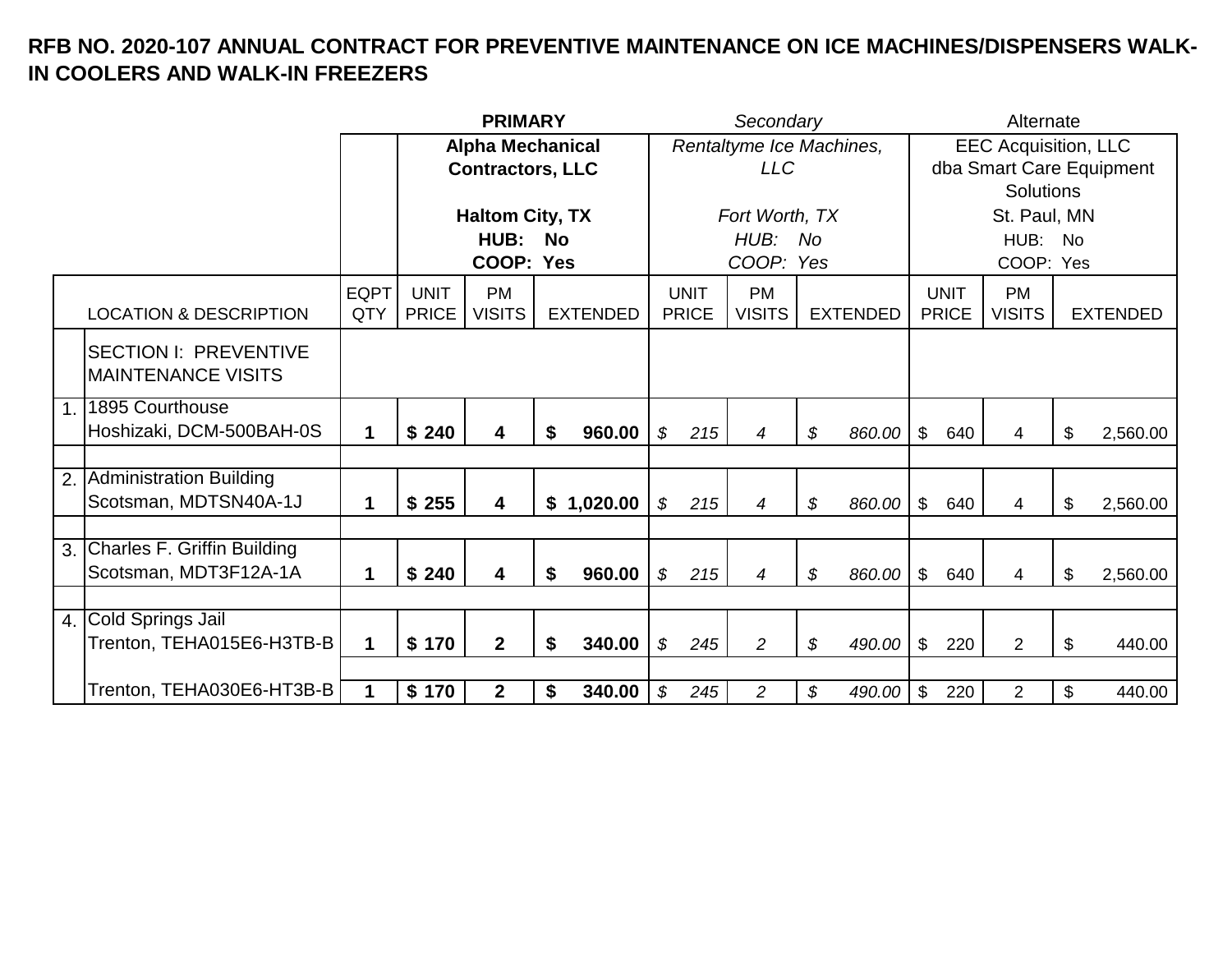|                |                                                                                                   |                    |                             | <b>PRIMARY</b>             |                 |                            |                             | Secondary                  |                 |                |                             | Alternate                   |       |                          |
|----------------|---------------------------------------------------------------------------------------------------|--------------------|-----------------------------|----------------------------|-----------------|----------------------------|-----------------------------|----------------------------|-----------------|----------------|-----------------------------|-----------------------------|-------|--------------------------|
|                |                                                                                                   |                    |                             | <b>Alpha Mechanical</b>    |                 |                            |                             | Rentaltyme Ice Machines,   |                 |                |                             | <b>EEC Acquisition, LLC</b> |       |                          |
|                |                                                                                                   |                    |                             | <b>Contractors, LLC</b>    |                 |                            |                             | <b>LLC</b>                 |                 |                |                             |                             |       | dba Smart Care Equipment |
|                |                                                                                                   |                    |                             |                            |                 |                            |                             |                            |                 |                |                             | <b>Solutions</b>            |       |                          |
|                |                                                                                                   |                    |                             | <b>Haltom City, TX</b>     |                 |                            |                             | Fort Worth, TX             |                 |                |                             | St. Paul, MN                |       |                          |
|                |                                                                                                   |                    |                             | HUB:                       | <b>No</b>       |                            |                             | HUB: No                    |                 |                |                             | HUB: No                     |       |                          |
|                |                                                                                                   |                    |                             | COOP: Yes                  |                 |                            |                             | COOP: Yes                  |                 |                |                             | COOP: Yes                   |       |                          |
|                | <b>LOCATION &amp; DESCRIPTION</b>                                                                 | <b>EQPT</b><br>QTY | <b>UNIT</b><br><b>PRICE</b> | <b>PM</b><br><b>VISITS</b> | <b>EXTENDED</b> |                            | <b>UNIT</b><br><b>PRICE</b> | <b>PM</b><br><b>VISITS</b> | <b>EXTENDED</b> |                | <b>UNIT</b><br><b>PRICE</b> | <b>PM</b><br><b>VISITS</b>  |       | <b>EXTENDED</b>          |
|                | 4. Cold Springs Jail, Continued                                                                   |                    |                             |                            |                 |                            |                             |                            |                 |                |                             |                             |       |                          |
|                | Trenton, TEHA060L6-HT3B-F                                                                         | $\mathbf 1$        | \$170                       | $\mathbf{2}$               | 340.00<br>\$    | \$                         | 245                         | $\overline{a}$             | \$<br>490.00    | $\mathfrak{S}$ | 220                         | $\overline{2}$              | $\$\$ | 440.00                   |
|                |                                                                                                   |                    |                             |                            |                 |                            |                             |                            |                 |                |                             |                             |       |                          |
|                | Manitowoc, QD1302A                                                                                | $\overline{2}$     | \$230                       | 4                          | \$1,840.00      | $\mathcal{S}$              | 408                         | 4                          | \$<br>3,264.00  | $\mathfrak{S}$ | 558                         | 4                           | \$    | 4,460.00                 |
|                |                                                                                                   |                    |                             |                            |                 |                            |                             |                            |                 |                |                             |                             |       |                          |
| 5 <sub>1</sub> | Dionne Phillips Bagsby<br>Southwest Subcourthouse<br>Hoshizaki, DCM-300BAH-0S,<br>Serial #H21560H | 1                  | \$255                       | 4                          | \$1,020.00      | $\boldsymbol{\mathcal{S}}$ | 215                         | 4                          | \$<br>860.00    | $\mathfrak{S}$ | 640                         | 4                           | \$    | 2,560.00                 |
|                |                                                                                                   |                    |                             |                            |                 |                            |                             |                            |                 |                |                             |                             |       |                          |
|                | Hoshizaki, DCM-300BAH-0S,<br>Serial #H1439B                                                       | 1                  | \$255                       | $\overline{\mathbf{4}}$    | \$1,020.00      | $\boldsymbol{\mathcal{S}}$ | 215                         | $\overline{4}$             | \$<br>860.00    | $\mathfrak{S}$ | 640                         | $\overline{4}$              | \$    | 2,560.00                 |
|                |                                                                                                   |                    |                             |                            |                 |                            |                             |                            |                 |                |                             |                             |       |                          |
| 6.             | <b>Elections Center</b><br>Hoshizaki, KML-250MAH                                                  | 1                  | \$325                       | $\overline{\mathbf{4}}$    | \$1,300.00      | \$                         | 215                         | 4                          | \$<br>860.00    | \$             | 640                         | 4                           | \$    | 2,560.00                 |
|                | 7. Family Law Center                                                                              |                    |                             |                            |                 |                            |                             |                            |                 |                |                             |                             |       |                          |
|                | Hoshizaki, DCM-500BAH-OS                                                                          | 1                  | \$340                       | 4                          | \$1,360.00      | \$                         | 215                         | 4                          | \$<br>860.00    | \$             | 640                         | 4                           | \$    | 2,560.00                 |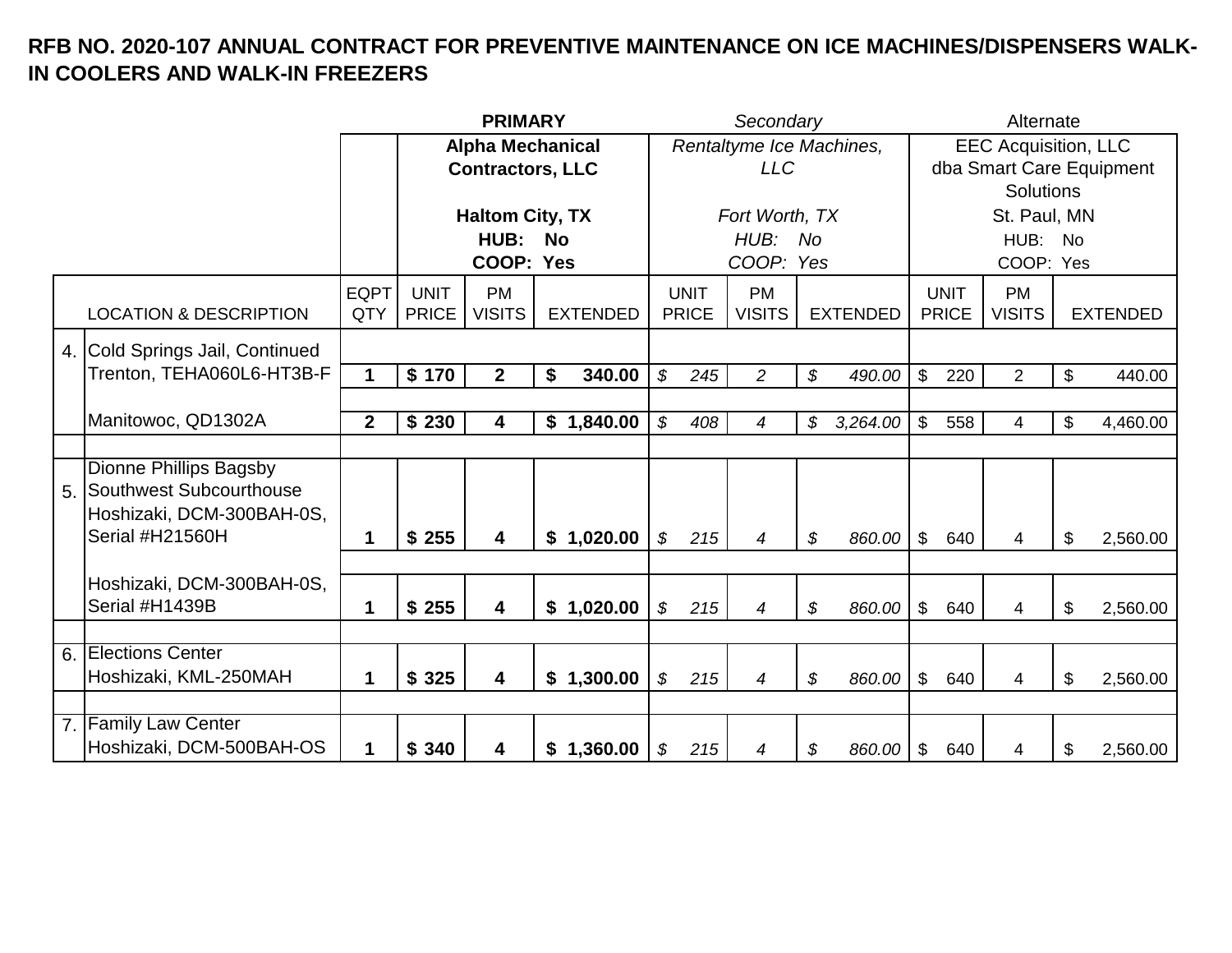|    |                                               |             |              | <b>PRIMARY</b>          |           |                 |                            | Secondary    |                          |                            |                 |                           | Alternate    |                             |               |                          |
|----|-----------------------------------------------|-------------|--------------|-------------------------|-----------|-----------------|----------------------------|--------------|--------------------------|----------------------------|-----------------|---------------------------|--------------|-----------------------------|---------------|--------------------------|
|    |                                               |             |              | <b>Alpha Mechanical</b> |           |                 |                            |              | Rentaltyme Ice Machines, |                            |                 |                           |              | <b>EEC Acquisition, LLC</b> |               |                          |
|    |                                               |             |              | <b>Contractors, LLC</b> |           |                 |                            |              | <b>LLC</b>               |                            |                 |                           |              |                             |               | dba Smart Care Equipment |
|    |                                               |             |              |                         |           |                 |                            |              |                          |                            |                 |                           |              | <b>Solutions</b>            |               |                          |
|    |                                               |             |              | <b>Haltom City, TX</b>  |           |                 |                            |              | Fort Worth, TX           |                            |                 |                           |              | St. Paul, MN                |               |                          |
|    |                                               |             |              | HUB:                    | <b>No</b> |                 |                            |              | HUB: No                  |                            |                 |                           |              | HUB: No                     |               |                          |
|    |                                               |             |              | COOP: Yes               |           |                 |                            |              | COOP: Yes                |                            |                 |                           |              | COOP: Yes                   |               |                          |
|    |                                               | <b>EQPT</b> | <b>UNIT</b>  | <b>PM</b>               |           |                 |                            | <b>UNIT</b>  | <b>PM</b>                |                            |                 |                           | <b>UNIT</b>  | <b>PM</b>                   |               |                          |
|    | <b>LOCATION &amp; DESCRIPTION</b>             | QTY         | <b>PRICE</b> | <b>VISITS</b>           |           | <b>EXTENDED</b> |                            | <b>PRICE</b> | <b>VISITS</b>            |                            | <b>EXTENDED</b> |                           | <b>PRICE</b> | <b>VISITS</b>               |               | <b>EXTENDED</b>          |
|    |                                               |             |              |                         |           |                 |                            |              |                          |                            |                 |                           |              |                             |               |                          |
| 8. | <b>Green Bay Jail</b><br>Keeprite,            |             |              |                         |           |                 |                            |              |                          |                            |                 |                           |              |                             |               |                          |
|    | KEHA020H2HT3A5131                             | 3           | 85<br>\$     | 2 <sup>1</sup>          | \$        | 510.00          | \$                         | 245          | $\overline{2}$           | \$                         | 1,470.00        | $\mathfrak{S}$            | 220          | $\overline{2}$              | $\mathcal{L}$ | 1,320.00                 |
|    |                                               |             |              |                         |           |                 |                            |              |                          |                            |                 |                           |              |                             |               |                          |
|    | Keeprite,                                     |             |              |                         |           |                 |                            |              |                          |                            |                 |                           |              |                             |               |                          |
|    | KEHA015H2HT3A5130                             | 1           | 85<br>\$     | 2 <sup>1</sup>          | \$        | 170.00          | \$                         | 245          | $\overline{a}$           | \$                         | 490.00          | $\mathcal{L}$             | 220          | $\overline{2}$              | \$            | 440.00                   |
|    |                                               |             |              |                         |           |                 |                            |              |                          |                            |                 |                           |              |                             |               |                          |
|    | Keeprite, K350L6HT3A5132                      |             | \$<br>85     | $\overline{2}$          | \$        | 170.00          | $\mathcal{S}$              | 245          | $\overline{a}$           | \$                         | 490.00          | \$                        | 220          | $\overline{2}$              | $\mathbb{S}$  | 440.00                   |
|    |                                               |             |              |                         |           |                 |                            |              |                          |                            |                 |                           |              |                             |               |                          |
|    | Manitowoc, JC1895                             | 1           | \$256        | $\overline{\mathbf{4}}$ |           | \$1,024.00      | $\boldsymbol{\mathcal{S}}$ | 408          | $\overline{4}$           | \$                         | 1,632.00        | $\mathfrak{L}$            | 640          | $\overline{4}$              | \$            | 2,560.00                 |
|    |                                               |             |              |                         |           |                 |                            |              |                          |                            |                 |                           |              |                             |               |                          |
|    | Manitowoc, QY1894S3                           | 3           | \$256        | 4                       |           | \$3,072.00      | $\boldsymbol{\mathcal{S}}$ | 408          | 4                        | $\boldsymbol{\mathcal{S}}$ | 4,896.00        | $\mathfrak{S}$            | 585          | $\overline{4}$              | \$            | 7,020.00                 |
|    |                                               |             |              |                         |           |                 |                            |              |                          |                            |                 |                           |              |                             |               |                          |
|    | Cornelius, ED150                              | 1           | \$256        | 4                       |           | \$1,024.00      | $\boldsymbol{\mathcal{S}}$ | 288          | 4                        | \$                         | 1,152.00        | $\mathfrak{L}$            | 640          | 4                           | \$            | 2,560.00                 |
|    |                                               |             |              |                         |           |                 |                            |              |                          |                            |                 |                           |              |                             |               |                          |
| 9. | <b>Labor Detail</b><br>Manitowoc, ID0302A-261 | 1           | \$240        | 4                       | \$        | 960.00          | \$                         | 288          | 4                        | \$                         | 1,152.00        | $\boldsymbol{\mathsf{S}}$ | 640          | 4                           | \$            | 2,560.00                 |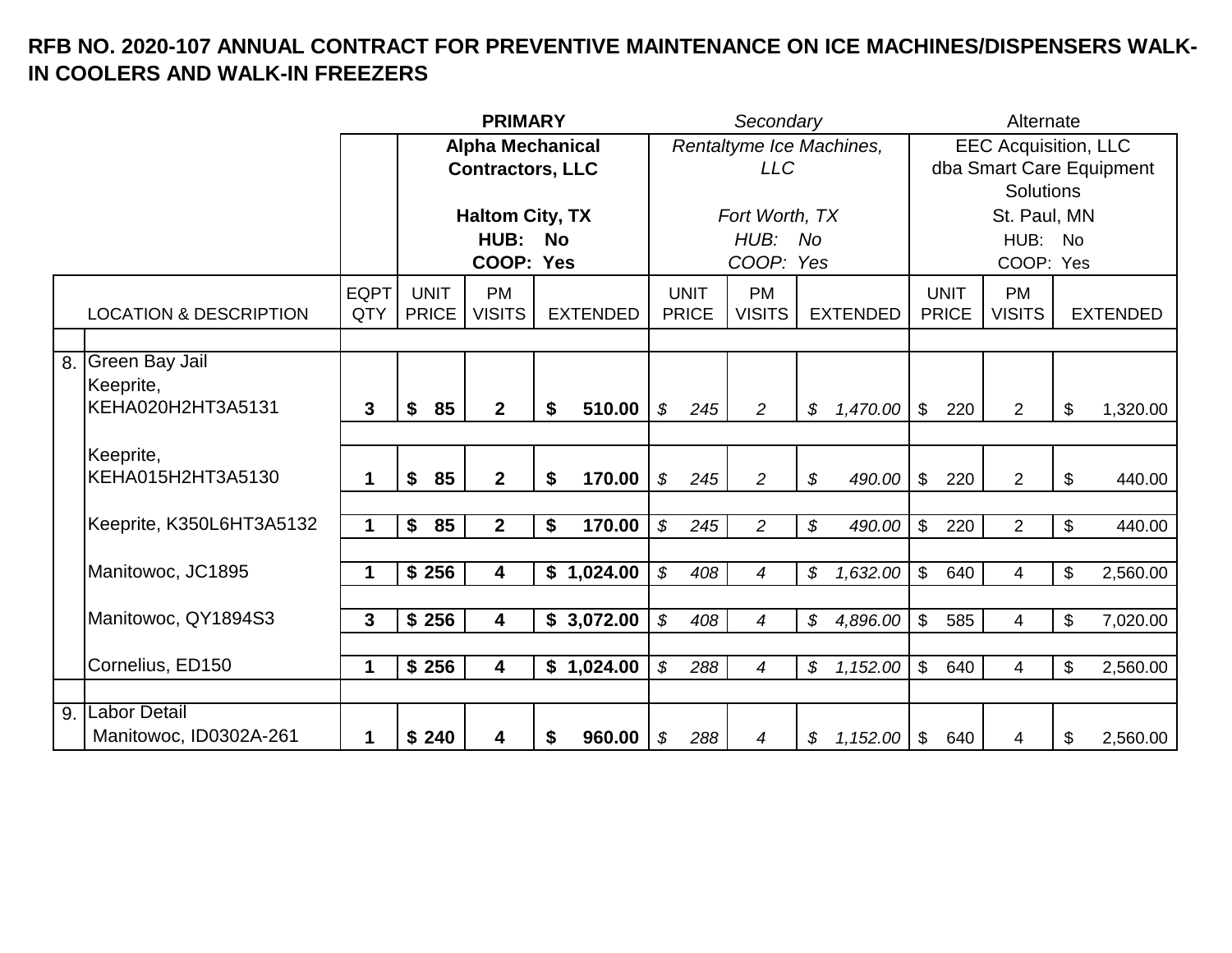|                                                   |                    |                             | <b>PRIMARY</b>             |           |                 |                            |                             | Secondary                  |                            |                 |                |                             | Alternate                   |                           |                          |
|---------------------------------------------------|--------------------|-----------------------------|----------------------------|-----------|-----------------|----------------------------|-----------------------------|----------------------------|----------------------------|-----------------|----------------|-----------------------------|-----------------------------|---------------------------|--------------------------|
|                                                   |                    |                             | <b>Alpha Mechanical</b>    |           |                 |                            |                             | Rentaltyme Ice Machines,   |                            |                 |                |                             | <b>EEC Acquisition, LLC</b> |                           |                          |
|                                                   |                    |                             | <b>Contractors, LLC</b>    |           |                 |                            |                             | <b>LLC</b>                 |                            |                 |                |                             |                             |                           | dba Smart Care Equipment |
|                                                   |                    |                             |                            |           |                 |                            |                             |                            |                            |                 |                |                             | <b>Solutions</b>            |                           |                          |
|                                                   |                    |                             | <b>Haltom City, TX</b>     |           |                 |                            |                             | Fort Worth, TX             |                            |                 |                |                             | St. Paul, MN                |                           |                          |
|                                                   |                    |                             | <b>HUB:</b>                | <b>No</b> |                 |                            |                             | HUB: No                    |                            |                 |                |                             | HUB: No                     |                           |                          |
|                                                   |                    |                             | COOP: Yes                  |           |                 |                            |                             | COOP: Yes                  |                            |                 |                |                             | COOP: Yes                   |                           |                          |
| <b>LOCATION &amp; DESCRIPTION</b>                 | <b>EQPT</b><br>QTY | <b>UNIT</b><br><b>PRICE</b> | <b>PM</b><br><b>VISITS</b> |           | <b>EXTENDED</b> |                            | <b>UNIT</b><br><b>PRICE</b> | <b>PM</b><br><b>VISITS</b> |                            | <b>EXTENDED</b> |                | <b>UNIT</b><br><b>PRICE</b> | <b>PM</b><br><b>VISITS</b>  |                           | <b>EXTENDED</b>          |
|                                                   |                    |                             |                            |           |                 |                            |                             |                            |                            |                 |                |                             |                             |                           |                          |
| 10. Lon Evans Correction Center                   |                    |                             |                            |           |                 |                            |                             |                            |                            |                 |                |                             |                             |                           |                          |
| Manitowoc, F1325                                  | 4                  | \$300                       | 4                          |           | \$4,800.00      | \$                         | 408                         | 4                          | \$                         | 6,528.00        | $\mathfrak{S}$ | 558                         | 4                           | \$                        | 8,920.00                 |
|                                                   |                    |                             |                            |           |                 |                            |                             |                            |                            |                 |                |                             |                             |                           |                          |
| Bohn SWN0199M6C                                   | 1                  | 85<br>\$                    | 2 <sup>1</sup>             | \$        | 170.00          | $\mathcal{S}$              | 245                         | $\overline{a}$             | \$                         | 490.00          | $\mathfrak{S}$ | 220                         | $\overline{2}$              | \$                        | 440.00                   |
|                                                   |                    |                             |                            |           |                 |                            |                             |                            |                            |                 |                |                             |                             |                           |                          |
| HeatCraft, SWN0310M6C                             | 3                  | 85<br>\$                    | $\overline{2}$             | \$        | 510.00          | $\boldsymbol{\mathcal{S}}$ | 245                         | $\overline{c}$             | \$                         | 1,470.00        | $\sqrt[6]{}$   | 147                         | $\overline{2}$              | $\boldsymbol{\mathsf{S}}$ | 880.00                   |
| HeatCraft, AWN0310M6C                             | 1                  | 85<br>\$                    | $\overline{2}$             | \$        | 170.00          | $\mathcal{L}$              | 245                         | $\overline{c}$             | \$                         |                 | $\mathfrak{S}$ | 220                         | $\overline{2}$              | $\boldsymbol{\mathsf{S}}$ |                          |
|                                                   |                    |                             |                            |           |                 |                            |                             |                            |                            | 490.00          |                |                             |                             |                           | 440.00                   |
| Bohn, SWN0400L6C                                  | $\overline{2}$     | 85<br>\$                    | 2 <sup>1</sup>             | \$        | 340.00          | $\boldsymbol{\mathcal{S}}$ | 245                         | $\overline{2}$             | $\boldsymbol{\mathcal{S}}$ | 980.00          | $\mathfrak{S}$ | 165                         | $\overline{2}$              | $\mathbb{S}$              | 660.00                   |
|                                                   |                    |                             |                            |           |                 |                            |                             |                            |                            |                 |                |                             |                             |                           |                          |
| HeatCraft, SWN0599E6C                             | $\mathbf{2}$       | \$<br>85                    | 2 <sup>1</sup>             | \$        | 340.00          | $\boldsymbol{\mathcal{S}}$ | 245                         | $\overline{a}$             | \$                         | 980.00          | $\mathfrak{L}$ | 165                         | $\overline{2}$              | \$                        | 660.00                   |
|                                                   |                    |                             |                            |           |                 |                            |                             |                            |                            |                 |                |                             |                             |                           |                          |
| 11. Mansfield Subcourthouse                       |                    |                             |                            |           |                 |                            |                             |                            |                            |                 |                |                             |                             |                           |                          |
| Hoshizaki, Model #DCM-<br>300BAH, Serial #G23016J | 1                  | \$340                       | 4                          |           | \$1,360.00      | \$                         | 215                         | 4                          | \$                         | 860.00          | $\sqrt[6]{3}$  | 640                         | 4                           | \$                        | 2,560.00                 |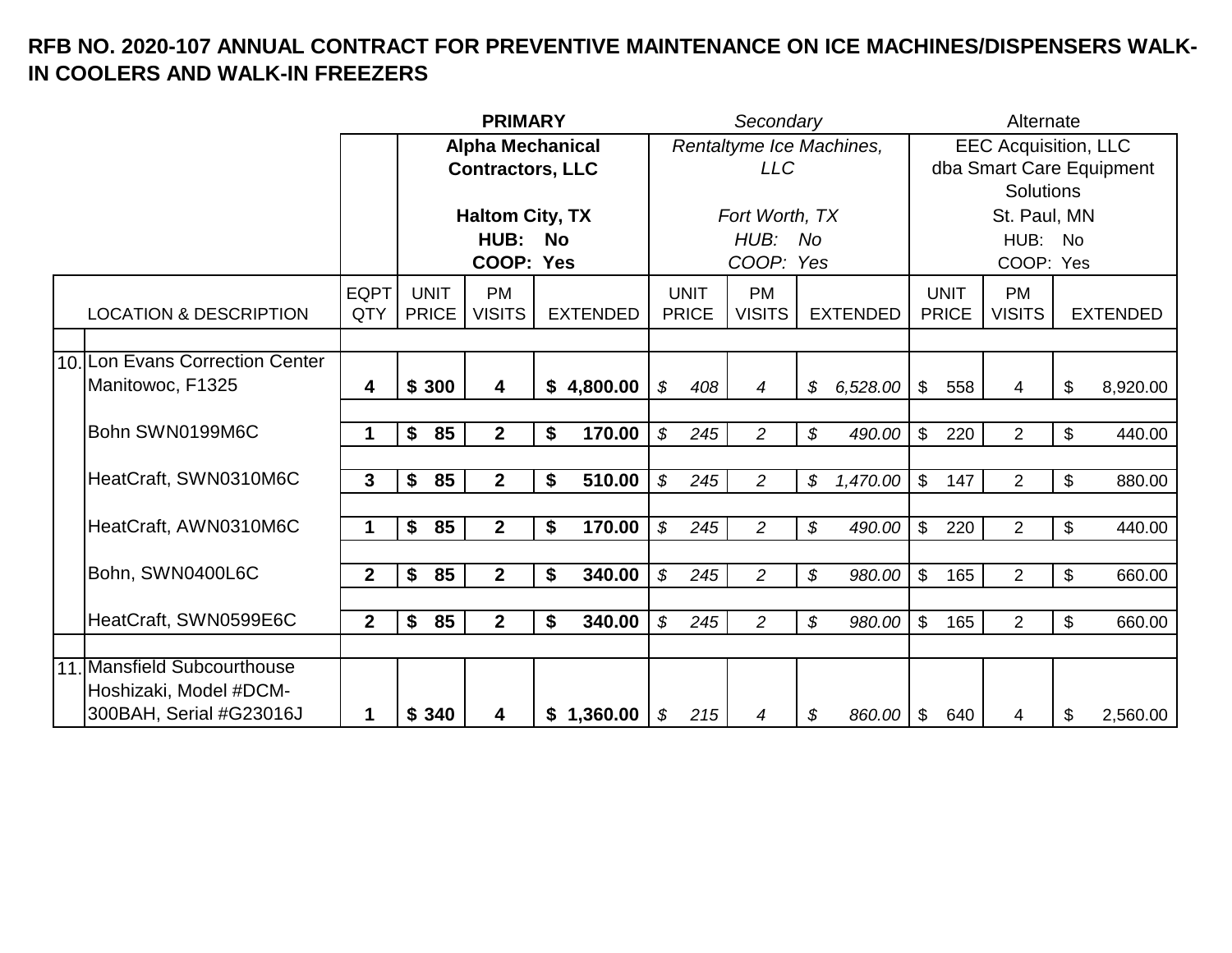|                                                                                                     |                    |                             | <b>PRIMARY</b>             |    |                 |                            | Secondary                   |                            |                 |                | Alternate                   |                             |                          |
|-----------------------------------------------------------------------------------------------------|--------------------|-----------------------------|----------------------------|----|-----------------|----------------------------|-----------------------------|----------------------------|-----------------|----------------|-----------------------------|-----------------------------|--------------------------|
|                                                                                                     |                    |                             | <b>Alpha Mechanical</b>    |    |                 |                            |                             | Rentaltyme Ice Machines,   |                 |                |                             | <b>EEC Acquisition, LLC</b> |                          |
|                                                                                                     |                    |                             | <b>Contractors, LLC</b>    |    |                 |                            |                             | <b>LLC</b>                 |                 |                |                             |                             | dba Smart Care Equipment |
|                                                                                                     |                    |                             |                            |    |                 |                            |                             |                            |                 |                |                             | <b>Solutions</b>            |                          |
|                                                                                                     |                    |                             | <b>Haltom City, TX</b>     |    |                 |                            |                             | Fort Worth, TX             |                 |                |                             | St. Paul, MN                |                          |
|                                                                                                     |                    |                             | HUB: No                    |    |                 |                            |                             | HUB: No                    |                 |                |                             | HUB: No                     |                          |
|                                                                                                     |                    |                             | COOP: Yes                  |    |                 |                            |                             | COOP: Yes                  |                 |                |                             | COOP: Yes                   |                          |
| <b>LOCATION &amp; DESCRIPTION</b>                                                                   | <b>EQPT</b><br>QTY | <b>UNIT</b><br><b>PRICE</b> | <b>PM</b><br><b>VISITS</b> |    | <b>EXTENDED</b> |                            | <b>UNIT</b><br><b>PRICE</b> | <b>PM</b><br><b>VISITS</b> | <b>EXTENDED</b> |                | <b>UNIT</b><br><b>PRICE</b> | <b>PM</b><br><b>VISITS</b>  | <b>EXTENDED</b>          |
|                                                                                                     |                    |                             |                            |    |                 |                            |                             |                            |                 |                |                             |                             |                          |
| 12. Medical Examiner's Annex                                                                        |                    |                             |                            |    |                 |                            |                             |                            |                 |                |                             |                             |                          |
| Northlake, MS03378                                                                                  | $\overline{2}$     | \$<br>85                    | 2 <sup>1</sup>             | \$ | 340.00          | \$                         | 196                         | $\overline{2}$             | \$<br>784.00    | $\mathfrak{S}$ | 165                         | 2                           | \$<br>660.00             |
|                                                                                                     |                    |                             |                            |    |                 |                            |                             |                            |                 |                |                             |                             |                          |
| Northlake, MS03346                                                                                  | $\overline{2}$     | 85<br>\$                    | $\mathbf{2}$               | \$ | 340.00          | $\boldsymbol{\mathcal{S}}$ | 196                         | $\overline{a}$             | \$<br>784.00    | \$             | 165                         | $\overline{2}$              | \$<br>660.00             |
|                                                                                                     |                    |                             |                            |    |                 |                            |                             |                            |                 |                |                             |                             |                          |
| Northlake, MS03347                                                                                  | $\mathbf{2}$       | \$<br>85                    | $\mathbf{2}$               | \$ | 340.00          | \$                         | 196                         | $\overline{c}$             | \$<br>784.00    | $\mathfrak{S}$ | 165                         | $\overline{2}$              | \$<br>660.00             |
|                                                                                                     |                    |                             |                            |    |                 |                            |                             |                            |                 |                |                             |                             |                          |
| Northlake, MS03379                                                                                  | $\overline{2}$     | 85<br>\$                    | $\mathbf{2}$               | \$ | 340.00          | $\boldsymbol{\mathcal{S}}$ | 196                         | $\overline{c}$             | \$<br>784.00    | $\mathfrak{S}$ | 165                         | $\overline{2}$              | \$<br>660.00             |
|                                                                                                     |                    |                             |                            |    |                 |                            |                             |                            |                 |                |                             |                             |                          |
| Copeland, CR53KQE-TFD970                                                                            | $\mathbf{2}$       | \$<br>85                    | 2 <sup>1</sup>             | \$ | 340.00          | \$                         | 196                         | $\overline{2}$             | \$<br>784.00    | $\mathfrak{S}$ | 165                         | $\overline{2}$              | \$<br>660.00             |
|                                                                                                     |                    |                             |                            |    |                 |                            |                             |                            |                 |                |                             |                             |                          |
| <b>Miller Avenue Administration</b><br>13. Building<br>Hoshizaki, DCM-270BAH-0S,<br>Serial #D07655C | 1                  | 340<br>\$                   | 4                          |    | \$1,360.00      | \$                         | 215                         | 4                          | \$<br>860.00    | \$             | 640                         | 4                           | \$<br>2,560.00           |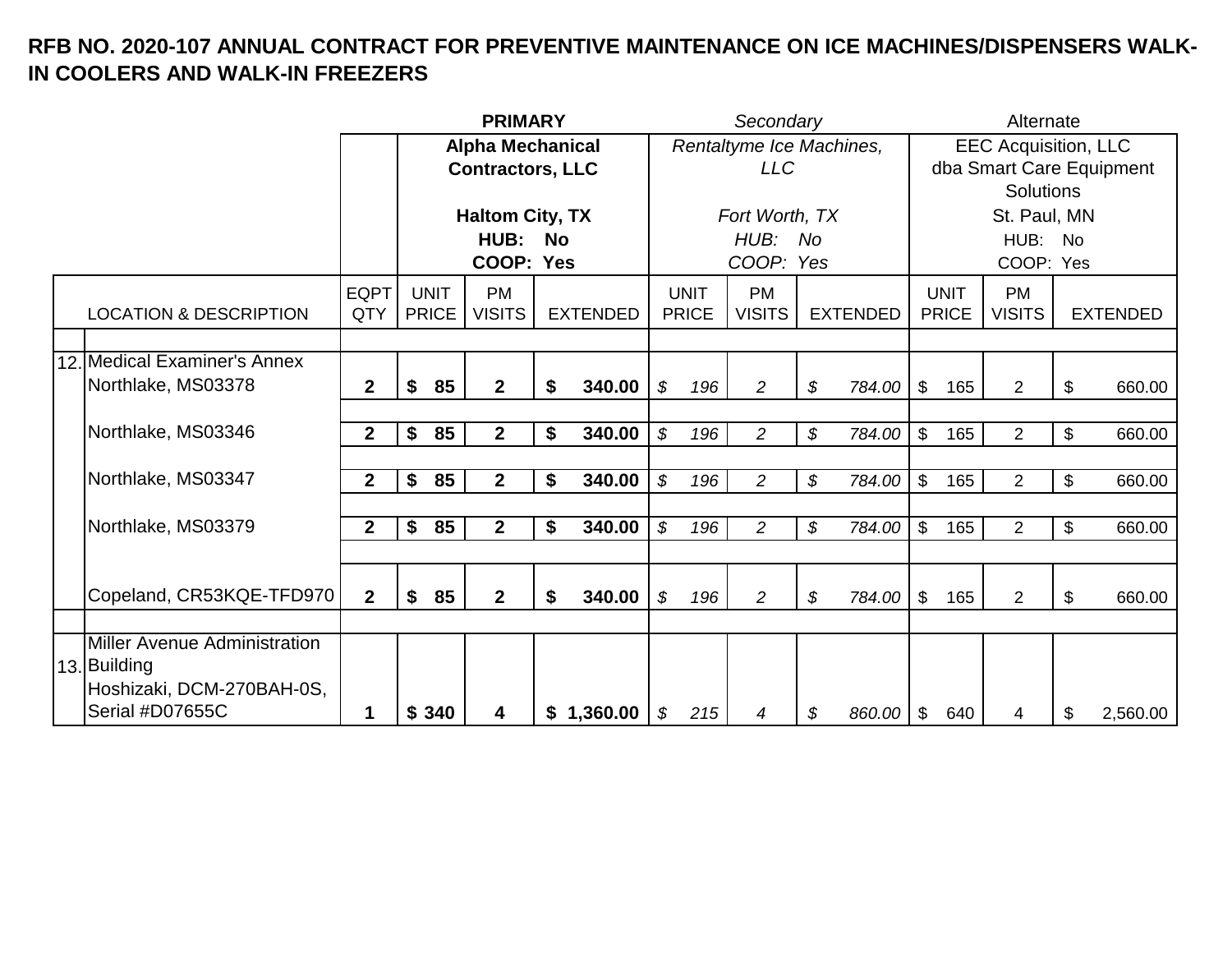|                                                                       |                    |                             | <b>PRIMARY</b>             |                         |                             | Secondary                  |                 |                           |                             | Alternate                   |                          |
|-----------------------------------------------------------------------|--------------------|-----------------------------|----------------------------|-------------------------|-----------------------------|----------------------------|-----------------|---------------------------|-----------------------------|-----------------------------|--------------------------|
|                                                                       |                    |                             |                            | <b>Alpha Mechanical</b> |                             | Rentaltyme Ice Machines,   |                 |                           |                             | <b>EEC Acquisition, LLC</b> |                          |
|                                                                       |                    |                             | <b>Contractors, LLC</b>    |                         |                             | <b>LLC</b>                 |                 |                           |                             |                             | dba Smart Care Equipment |
|                                                                       |                    |                             |                            |                         |                             |                            |                 |                           |                             | <b>Solutions</b>            |                          |
|                                                                       |                    |                             | <b>Haltom City, TX</b>     |                         |                             | Fort Worth, TX             |                 |                           |                             | St. Paul, MN                |                          |
|                                                                       |                    |                             | HUB:                       | <b>No</b>               |                             | HUB: No                    |                 |                           |                             | HUB: No                     |                          |
|                                                                       |                    |                             | COOP: Yes                  |                         |                             | COOP: Yes                  |                 |                           |                             | COOP: Yes                   |                          |
| <b>LOCATION &amp; DESCRIPTION</b>                                     | <b>EQPT</b><br>QTY | <b>UNIT</b><br><b>PRICE</b> | <b>PM</b><br><b>VISITS</b> | <b>EXTENDED</b>         | <b>UNIT</b><br><b>PRICE</b> | <b>PM</b><br><b>VISITS</b> | <b>EXTENDED</b> |                           | <b>UNIT</b><br><b>PRICE</b> | <b>PM</b><br><b>VISITS</b>  | <b>EXTENDED</b>          |
|                                                                       |                    |                             |                            |                         |                             |                            |                 |                           |                             |                             |                          |
| 14. North Patrol Building                                             |                    |                             |                            |                         |                             |                            |                 |                           |                             |                             |                          |
| Hoshizaki, AM50BAEAD                                                  | 1                  | \$260                       | $\overline{\mathbf{4}}$    | 1,040.00<br>\$          | \$<br>215                   | 4                          | \$<br>860.00    | \$                        | 640                         | 4                           | \$<br>2,560.00           |
|                                                                       |                    |                             |                            |                         |                             |                            |                 |                           |                             |                             |                          |
| 15. Northeast Courthouse<br>Hoshizaki,                                |                    |                             |                            |                         |                             |                            |                 |                           |                             |                             |                          |
| DCM-270BAH                                                            | $\mathbf{2}$       | \$240                       | $\overline{\mathbf{4}}$    | \$1,920.00              | \$<br>215                   | 4                          | \$<br>1,720.00  | $\mathfrak{S}$            | 558                         | 4                           | \$<br>4,460.00           |
|                                                                       |                    |                             |                            |                         |                             |                            |                 |                           |                             |                             |                          |
| 16. Northwest Subcourthouse<br>Hoshizaki, DMC0300BAH-OS               | 1                  | \$260                       | $\overline{\mathbf{4}}$    | \$1,040.00              | \$<br>215                   | 4                          | \$<br>860.00    | $\mathfrak{P}$            | 640                         | 4                           | \$<br>2,560.00           |
|                                                                       |                    |                             |                            |                         |                             |                            |                 |                           |                             |                             |                          |
| 17. Plaza Building<br>Manitowoc (6th floor)<br>Manitowoc, CFN201A-161 | 1                  | \$360                       | $\overline{\mathbf{4}}$    | \$1,440.00              | \$<br>215                   | 4                          | \$<br>860.00    | $\mathfrak{L}$            | 640                         | 4                           | \$<br>2,560.00           |
|                                                                       |                    |                             |                            |                         |                             |                            |                 |                           |                             |                             |                          |
| Manitowac                                                             |                    |                             |                            |                         |                             |                            |                 |                           |                             |                             |                          |
| (5th Floor) Model #QPA160,<br>Serial #011261918                       | 1                  | \$360                       | $\overline{\mathbf{4}}$    | \$1,440.00              | \$<br>215                   | 4                          | \$<br>860.00    | $\boldsymbol{\mathsf{S}}$ | 640                         | 4                           | \$<br>2,560.00           |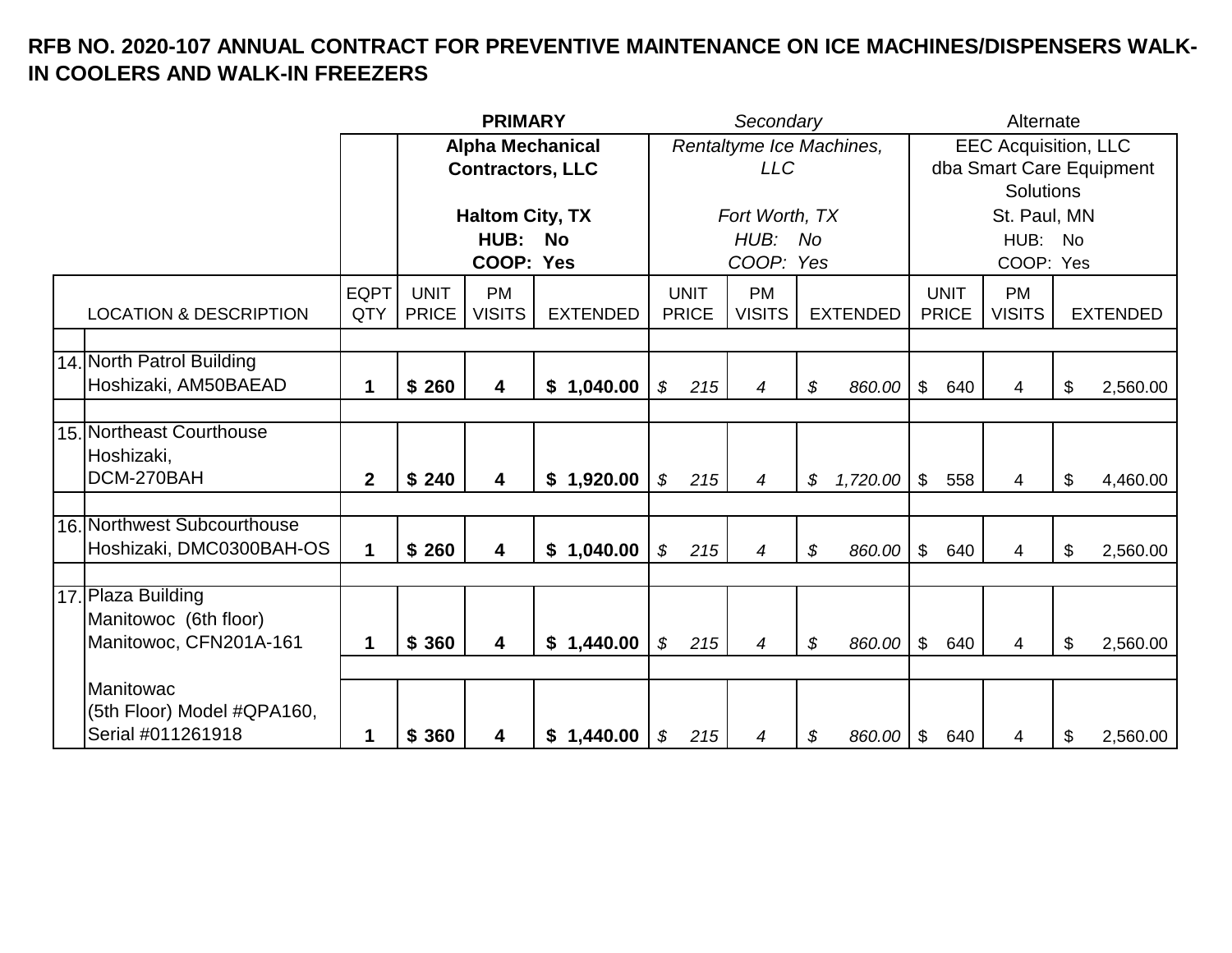|                                                                 |                    |                             | <b>PRIMARY</b>             |    |                 |                            |                             | Secondary                  |                     |               |                             | Alternate                   |                |                          |
|-----------------------------------------------------------------|--------------------|-----------------------------|----------------------------|----|-----------------|----------------------------|-----------------------------|----------------------------|---------------------|---------------|-----------------------------|-----------------------------|----------------|--------------------------|
|                                                                 |                    |                             | <b>Alpha Mechanical</b>    |    |                 |                            |                             | Rentaltyme Ice Machines,   |                     |               |                             | <b>EEC Acquisition, LLC</b> |                |                          |
|                                                                 |                    |                             | <b>Contractors, LLC</b>    |    |                 |                            |                             | <b>LLC</b>                 |                     |               |                             |                             |                | dba Smart Care Equipment |
|                                                                 |                    |                             |                            |    |                 |                            |                             |                            |                     |               |                             | <b>Solutions</b>            |                |                          |
|                                                                 |                    |                             | <b>Haltom City, TX</b>     |    |                 |                            |                             | Fort Worth, TX             |                     |               |                             | St. Paul, MN                |                |                          |
|                                                                 |                    |                             | HUB:                       | No |                 |                            |                             | HUB: No                    |                     |               |                             | HUB:                        | <b>No</b>      |                          |
|                                                                 |                    |                             | COOP: Yes                  |    |                 |                            |                             | COOP: Yes                  |                     |               |                             | COOP: Yes                   |                |                          |
| <b>LOCATION &amp; DESCRIPTION</b>                               | <b>EQPT</b><br>QTY | <b>UNIT</b><br><b>PRICE</b> | <b>PM</b><br><b>VISITS</b> |    | <b>EXTENDED</b> |                            | <b>UNIT</b><br><b>PRICE</b> | <b>PM</b><br><b>VISITS</b> | <b>EXTENDED</b>     |               | <b>UNIT</b><br><b>PRICE</b> | <b>PM</b><br><b>VISITS</b>  |                | <b>EXTENDED</b>          |
|                                                                 |                    |                             |                            |    |                 |                            |                             |                            |                     |               |                             |                             |                |                          |
| 18. Precinct 1<br><b>BUILDING B:</b><br>Ice-O-Matic,            |                    |                             |                            |    |                 |                            |                             |                            |                     |               |                             |                             |                |                          |
| Bin Model B110PS                                                | $\overline{2}$     | 50<br>\$                    | 4                          | \$ | 400.00          | $\boldsymbol{\mathcal{S}}$ | 215                         | $\overline{4}$             | \$<br>1,720.00      | $\sqrt[6]{3}$ | 558                         | 4                           | $\mathfrak{L}$ | 4,460.00                 |
| Ice-O-Matic, Top Model<br>CIM0530FA, Serial<br>#19071280010394  | $\mathbf{2}$       | \$128                       | $\overline{\mathbf{4}}$    |    | \$1,020.00      | $\boldsymbol{\mathcal{S}}$ | 225                         | $\boldsymbol{4}$           | \$<br>$1,800.00$ \$ |               | 558                         | $\overline{4}$              | $\mathbb{S}$   | 4,460.00                 |
|                                                                 |                    |                             |                            |    |                 |                            |                             |                            |                     |               |                             |                             |                |                          |
| <b>BUILDING C:</b>                                              |                    |                             |                            |    |                 |                            |                             |                            |                     |               |                             |                             |                |                          |
| Scotsman #2, Bin Model<br>B5305, Serial<br>#17101320013430      | $\mathbf 1$        | \$<br>50                    | $\overline{\mathbf{4}}$    | \$ | 200.00          | $\boldsymbol{\mathcal{S}}$ | 225                         | $\boldsymbol{4}$           | \$<br>$900.00$ \ \$ |               | 640                         | $\overline{4}$              | $\mathcal{L}$  | 2,560.00                 |
|                                                                 |                    |                             |                            |    |                 |                            |                             |                            |                     |               |                             |                             |                |                          |
| <b>BUILDING C:</b>                                              |                    |                             |                            |    |                 |                            |                             |                            |                     |               |                             |                             |                |                          |
| Scotsman #3, Top Model<br>C0530MA-IE, Serial<br>#17101320016253 | $\mathbf 2$        | \$128                       | $\overline{\mathbf{4}}$    |    | \$1,020.00      | \$                         | 225                         | 4                          | \$<br>$1,800.00$ \$ |               | 558                         | 4                           | \$             | 4,460.00                 |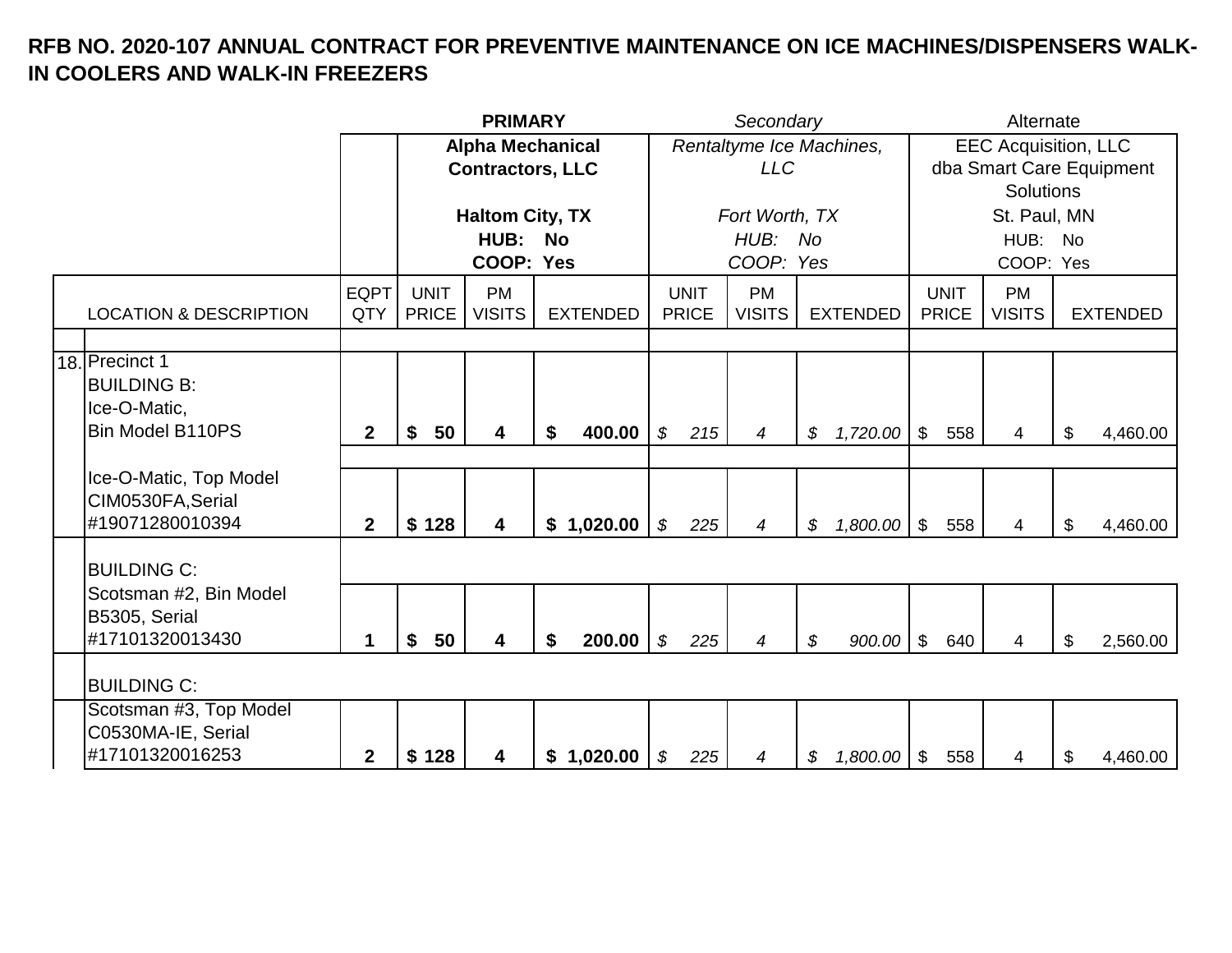|                                                                                                                          |                    |                             | <b>PRIMARY</b>                                     |                 |                                   | Secondary                              |                          |                             | Alternate                            |                                                         |
|--------------------------------------------------------------------------------------------------------------------------|--------------------|-----------------------------|----------------------------------------------------|-----------------|-----------------------------------|----------------------------------------|--------------------------|-----------------------------|--------------------------------------|---------------------------------------------------------|
|                                                                                                                          |                    |                             | <b>Alpha Mechanical</b><br><b>Contractors, LLC</b> |                 |                                   | <b>LLC</b>                             | Rentaltyme Ice Machines, |                             | <b>Solutions</b>                     | <b>EEC Acquisition, LLC</b><br>dba Smart Care Equipment |
|                                                                                                                          |                    |                             | <b>Haltom City, TX</b><br>HUB: No<br>COOP: Yes     |                 |                                   | Fort Worth, TX<br>HUB: No<br>COOP: Yes |                          |                             | St. Paul, MN<br>HUB: No<br>COOP: Yes |                                                         |
| <b>LOCATION &amp; DESCRIPTION</b>                                                                                        | <b>EQPT</b><br>QTY | <b>UNIT</b><br><b>PRICE</b> | <b>PM</b><br><b>VISITS</b>                         | <b>EXTENDED</b> | <b>UNIT</b><br><b>PRICE</b>       | <b>PM</b><br><b>VISITS</b>             | <b>EXTENDED</b>          | <b>UNIT</b><br><b>PRICE</b> | <b>PM</b><br><b>VISITS</b>           | <b>EXTENDED</b>                                         |
| Scotsman #3, Bin Model<br>B5305, Serial<br>18. #17101320013438                                                           | $\mathbf{2}$       | \$<br>50                    | 4                                                  | 400.00<br>\$    | $\boldsymbol{\mathcal{S}}$<br>225 | $\boldsymbol{4}$                       | 1,800.00<br>\$           | $\frac{1}{2}$<br>558        | 4                                    | \$<br>4,460.00                                          |
| Precinct 1, BUILDING C<br><b>BUILDING C: Continued</b><br>Scotsman #3, Top Model<br>C0530MA-1E Serial<br>#17101320016254 | $\mathbf{2}$       | \$128                       | 4                                                  | \$1,020.00      | $\boldsymbol{\mathcal{S}}$<br>225 | $\overline{4}$                         | \$<br>1,800.00           | $\sqrt[6]{2}$<br>558        | 4                                    | \$<br>4,460.00                                          |
| 19. Precinct 2<br>Scotsman C0530, Model<br>#C0530MA-1E,<br>Ice Bin B530S                                                 | 1                  | \$340                       | 4                                                  | \$1,360.00      | $\boldsymbol{\mathcal{S}}$<br>225 | 4                                      | \$<br>900.00             | $\mathfrak{S}$<br>640       | 4                                    | \$<br>2,560.00                                          |
| 20. Precinct 3<br>Ice-O-Matic, GEM0650A2                                                                                 | 1                  | \$260                       | 4                                                  | \$1,040.00      | $\boldsymbol{\mathcal{S}}$<br>225 | $\overline{4}$                         | \$<br>900.00             | $\frac{1}{2}$<br>640        | 4                                    | \$<br>2,560.00                                          |
| 21. Precinct 4<br>Hoshizaki,<br>KM-901MRH                                                                                | 1                  | \$260                       | 4                                                  | \$1,040.00      | \$<br>315                         | 4                                      | 1,260.00<br>\$           | $\sqrt[6]{3}$<br>640        | 4                                    | \$<br>2,560.00                                          |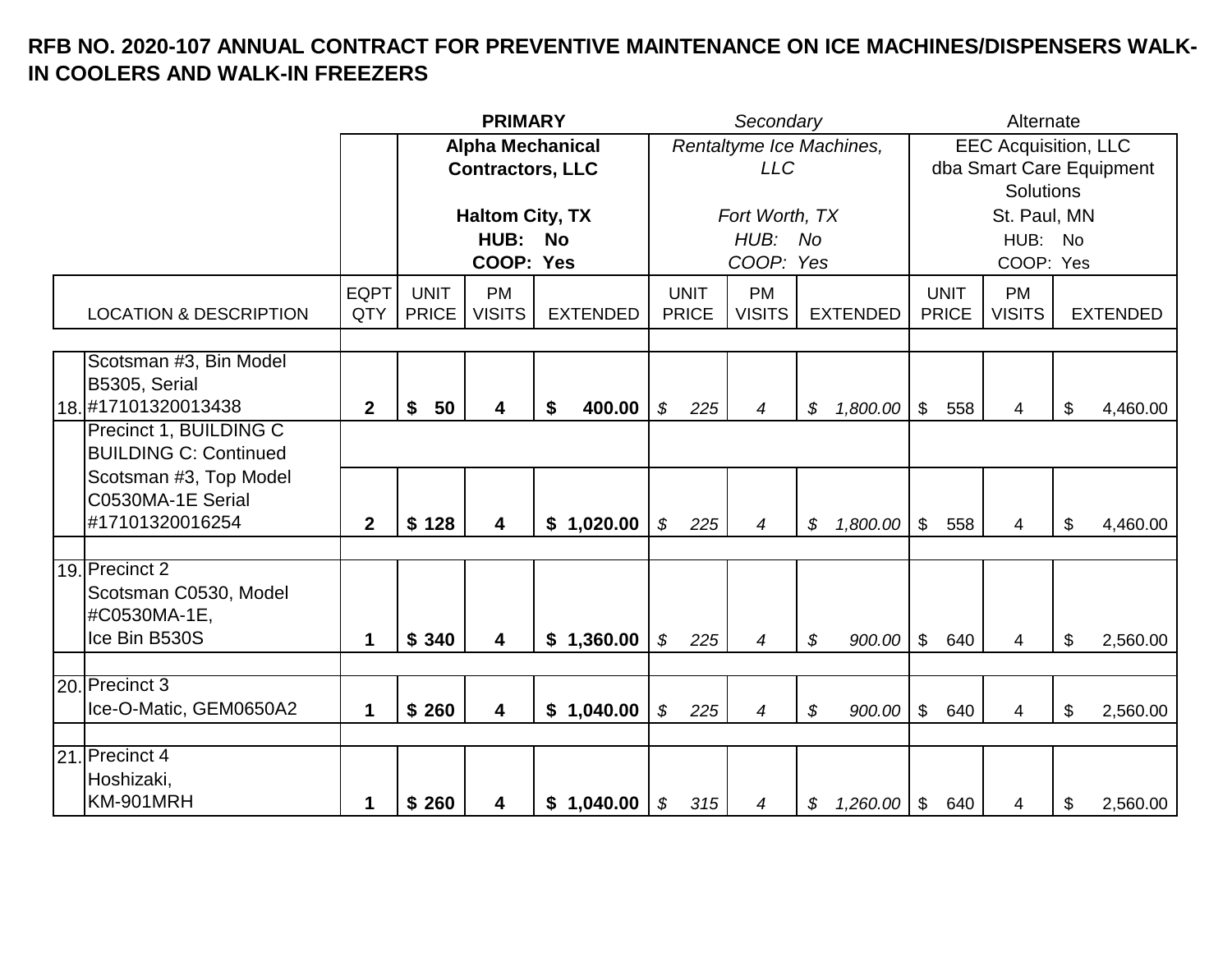|                                   |             |              | <b>PRIMARY</b>          |                 |                            |              | Secondary                |                 |                            |              | Alternate                   |    |                          |
|-----------------------------------|-------------|--------------|-------------------------|-----------------|----------------------------|--------------|--------------------------|-----------------|----------------------------|--------------|-----------------------------|----|--------------------------|
|                                   |             |              | <b>Alpha Mechanical</b> |                 |                            |              | Rentaltyme Ice Machines, |                 |                            |              | <b>EEC Acquisition, LLC</b> |    |                          |
|                                   |             |              | <b>Contractors, LLC</b> |                 |                            |              | <b>LLC</b>               |                 |                            |              |                             |    | dba Smart Care Equipment |
|                                   |             |              |                         |                 |                            |              |                          |                 |                            |              | <b>Solutions</b>            |    |                          |
|                                   |             |              | <b>Haltom City, TX</b>  |                 |                            |              | Fort Worth, TX           |                 |                            |              | St. Paul, MN                |    |                          |
|                                   |             |              | HUB:                    | <b>No</b>       |                            |              | HUB: No                  |                 |                            |              | HUB:                        | No |                          |
|                                   |             |              | COOP: Yes               |                 |                            |              | COOP: Yes                |                 |                            |              | COOP: Yes                   |    |                          |
|                                   | <b>EQPT</b> | <b>UNIT</b>  | <b>PM</b>               |                 |                            | <b>UNIT</b>  | <b>PM</b>                |                 |                            | <b>UNIT</b>  | <b>PM</b>                   |    |                          |
| <b>LOCATION &amp; DESCRIPTION</b> | QTY         | <b>PRICE</b> | <b>VISITS</b>           | <b>EXTENDED</b> |                            | <b>PRICE</b> | <b>VISITS</b>            | <b>EXTENDED</b> |                            | <b>PRICE</b> | <b>VISITS</b>               |    | <b>EXTENDED</b>          |
|                                   |             |              |                         |                 |                            |              |                          |                 |                            |              |                             |    |                          |
| 22. Premier Annex/Fire Marshal    |             |              |                         |                 |                            |              |                          |                 |                            |              |                             |    |                          |
| Ice-O-Matic, ICEU220FA1           | 1           | \$200        | 4                       | \$<br>800.00    | \$                         | 215          | 4                        | \$<br>860.00    | \$                         | 640          | 4                           | \$ | 2,560.00                 |
|                                   |             |              |                         |                 |                            |              |                          |                 |                            |              |                             |    |                          |
| 23. Public Health Building        |             |              |                         |                 |                            |              |                          |                 |                            |              |                             |    |                          |
| Scotsman, MDT3F12A-1H             | 1           | \$355        | 4                       | \$1,420.00      | \$                         | 215          | 4                        | \$<br>860.00    | \$                         | 640          | 4                           | \$ | 2,560.00                 |
|                                   |             |              |                         |                 |                            |              |                          |                 |                            |              |                             |    |                          |
| <b>Resource Connection -</b>      |             |              |                         |                 |                            |              |                          |                 |                            |              |                             |    |                          |
| 24. Building 1100                 |             |              |                         |                 |                            |              |                          |                 |                            |              |                             |    |                          |
| Hoshizaki,                        |             |              |                         |                 |                            |              |                          |                 |                            |              |                             |    |                          |
| DCM-270BAH                        | 1           | \$260        | $\overline{\mathbf{4}}$ | \$1,040.00      | \$                         | 215          | 4                        | \$<br>860.00    | \$                         | 640          | 4                           | \$ | 2,560.00                 |
|                                   |             |              |                         |                 |                            |              |                          |                 |                            |              |                             |    |                          |
| <b>Resource Connection -</b>      |             |              |                         |                 |                            |              |                          |                 |                            |              |                             |    |                          |
| Building 1500 Training            |             |              |                         |                 |                            |              |                          |                 |                            |              |                             |    |                          |
| 25. Academy                       |             |              |                         |                 |                            |              |                          |                 |                            |              |                             |    |                          |
| MAXX ICE, MIM100, Serial          |             |              |                         |                 |                            |              |                          |                 |                            |              |                             |    |                          |
| #01000317014                      | 1           | \$280        | 4                       | \$1,120.00      | $\boldsymbol{\mathcal{S}}$ | 215          | $\overline{4}$           | \$<br>860.00    | $\mathfrak{S}$             | 640          | $\overline{4}$              | \$ | 2,560.00                 |
|                                   |             |              |                         |                 |                            |              |                          |                 |                            |              |                             |    |                          |
| <b>Resource Connection -</b>      |             |              |                         |                 |                            |              |                          |                 |                            |              |                             |    |                          |
| 26. Building 1500 CSCD            |             |              |                         |                 |                            |              |                          |                 |                            |              |                             |    |                          |
| Ice-O-Matic, B55PSB, Serial       |             |              |                         |                 |                            |              |                          |                 |                            |              |                             |    |                          |
| #09081280011441                   | 1           | \$280        | 4                       | \$1,120.00      | \$                         | 215          | 4                        | \$<br>860.00    | $\boldsymbol{\mathsf{\$}}$ | 640          | 4                           | \$ | 2,560.00                 |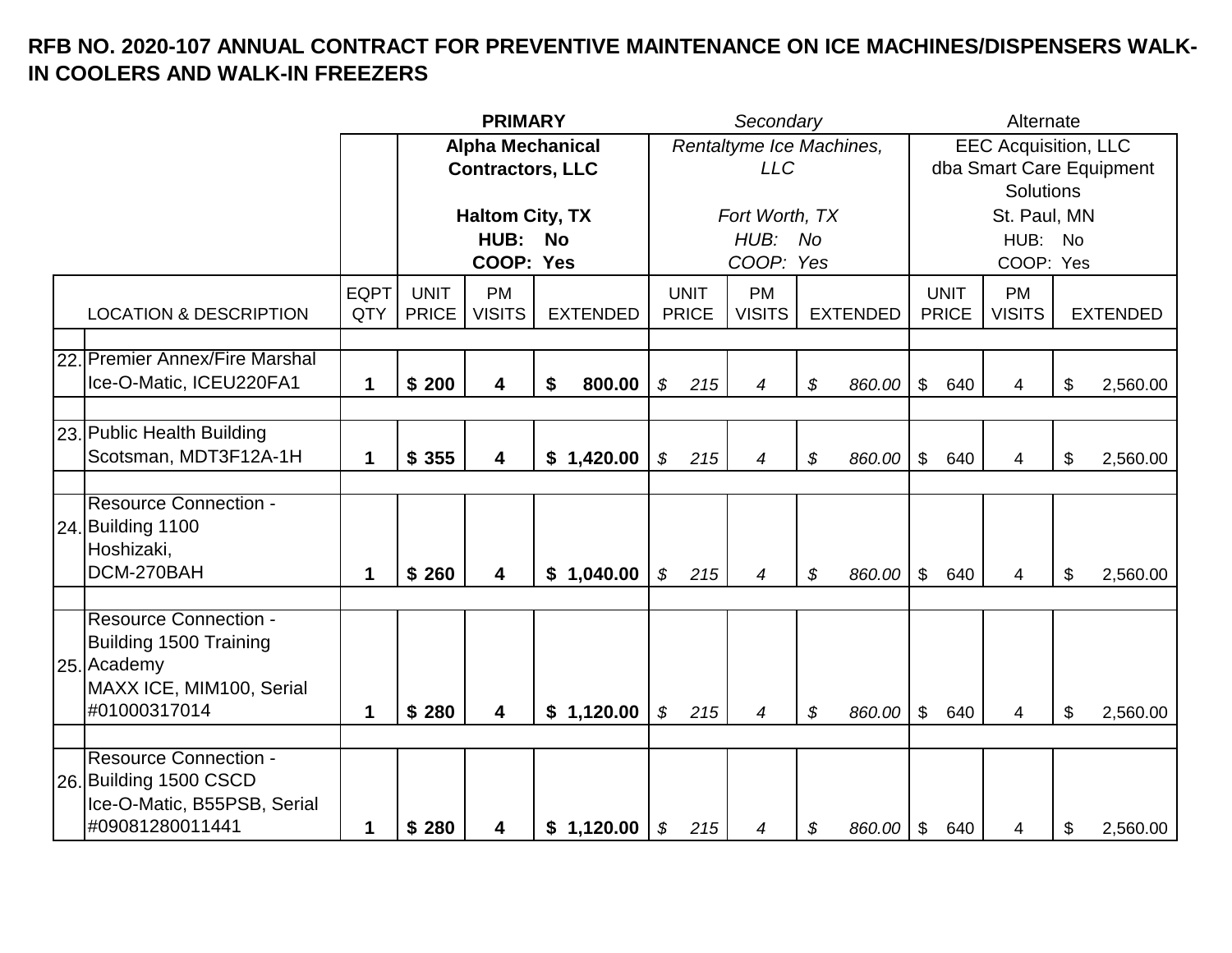|                                   |             |              | <b>PRIMARY</b>          |                 |                            |              | Secondary                |                 |                           |              | Alternate                   |                          |
|-----------------------------------|-------------|--------------|-------------------------|-----------------|----------------------------|--------------|--------------------------|-----------------|---------------------------|--------------|-----------------------------|--------------------------|
|                                   |             |              | <b>Alpha Mechanical</b> |                 |                            |              | Rentaltyme Ice Machines, |                 |                           |              | <b>EEC Acquisition, LLC</b> |                          |
|                                   |             |              | <b>Contractors, LLC</b> |                 |                            |              | <b>LLC</b>               |                 |                           |              |                             | dba Smart Care Equipment |
|                                   |             |              |                         |                 |                            |              |                          |                 |                           |              | <b>Solutions</b>            |                          |
|                                   |             |              | <b>Haltom City, TX</b>  |                 |                            |              | Fort Worth, TX           |                 |                           |              | St. Paul, MN                |                          |
|                                   |             |              | HUB:                    | <b>No</b>       |                            |              | HUB: No                  |                 |                           |              | HUB: No                     |                          |
|                                   |             |              | COOP: Yes               |                 |                            |              | COOP: Yes                |                 |                           |              | COOP: Yes                   |                          |
|                                   | <b>EQPT</b> | <b>UNIT</b>  | <b>PM</b>               |                 |                            | <b>UNIT</b>  | <b>PM</b>                |                 |                           | <b>UNIT</b>  | <b>PM</b>                   |                          |
| <b>LOCATION &amp; DESCRIPTION</b> | QTY         | <b>PRICE</b> | <b>VISITS</b>           | <b>EXTENDED</b> |                            | <b>PRICE</b> | <b>VISITS</b>            | <b>EXTENDED</b> |                           | <b>PRICE</b> | <b>VISITS</b>               | <b>EXTENDED</b>          |
|                                   |             |              |                         |                 |                            |              |                          |                 |                           |              |                             |                          |
| 26. Ice-O-Matic, ICE 0606FA4      | $\mathbf 1$ | \$280        | 4                       | \$1,120.00      | $\mathcal{L}$              | 225          | 4                        | \$<br>900.00    | $\mathfrak{S}$            | 640          | 4                           | \$<br>2,560.00           |
|                                   |             |              |                         |                 |                            |              |                          |                 |                           |              |                             |                          |
| <b>Resource Connection -</b>      |             |              |                         |                 |                            |              |                          |                 |                           |              |                             |                          |
| 27. Building 2300                 |             |              |                         |                 |                            |              |                          |                 |                           |              |                             |                          |
| Hoshizaki, DCM-270BAH,            |             |              |                         |                 |                            |              |                          |                 |                           |              |                             |                          |
| Serial #E06447H                   | 1           | \$200        | 4                       | 800.00<br>\$    | \$                         | 215          | $\overline{4}$           | \$<br>860.00    | \$                        | 640          | 4                           | \$<br>2,560.00           |
|                                   |             |              |                         |                 |                            |              |                          |                 |                           |              |                             |                          |
| Serial #YR140-AP-                 |             |              |                         |                 |                            |              |                          |                 |                           |              |                             |                          |
| 16101019070900C40969              | 1           | \$200        | $\overline{\mathbf{4}}$ | \$<br>800.00    | \$                         | 215          | 4                        | \$<br>860.00    | \$                        | 640          | 4                           | \$<br>2,560.00           |
|                                   |             |              |                         |                 |                            |              |                          |                 |                           |              |                             |                          |
| <b>Resource Connection -</b>      |             |              |                         |                 |                            |              |                          |                 |                           |              |                             |                          |
| 28. Building 5041 Laundry         |             |              |                         |                 |                            |              |                          |                 |                           |              |                             |                          |
| Hoshizaki, KM-901MAH,             |             |              |                         |                 |                            |              |                          |                 |                           |              |                             |                          |
| Serial #B16094J                   | 1           | \$ 380       | 4                       | \$1,520.00      | $\boldsymbol{\mathcal{S}}$ | 315          | $\overline{4}$           | \$<br>1,260.00  | $\mathfrak{S}$            | 640          | 4                           | \$<br>2,560.00           |
|                                   |             |              |                         |                 |                            |              |                          |                 |                           |              |                             |                          |
| <b>Resource Connection -</b>      |             |              |                         |                 |                            |              |                          |                 |                           |              |                             |                          |
| 29. Building 5051                 |             |              |                         |                 |                            |              |                          |                 |                           |              |                             |                          |
| Ice-O-Matic, ICE 0250FA4,         |             |              |                         |                 |                            |              |                          |                 |                           |              |                             |                          |
| Serial #08011280011686            | 1           | \$255        | 4                       | \$1,020.00      | \$                         | 215          | 4                        | \$<br>860.00    | $\boldsymbol{\mathsf{S}}$ | 640          | 4                           | \$<br>2,560.00           |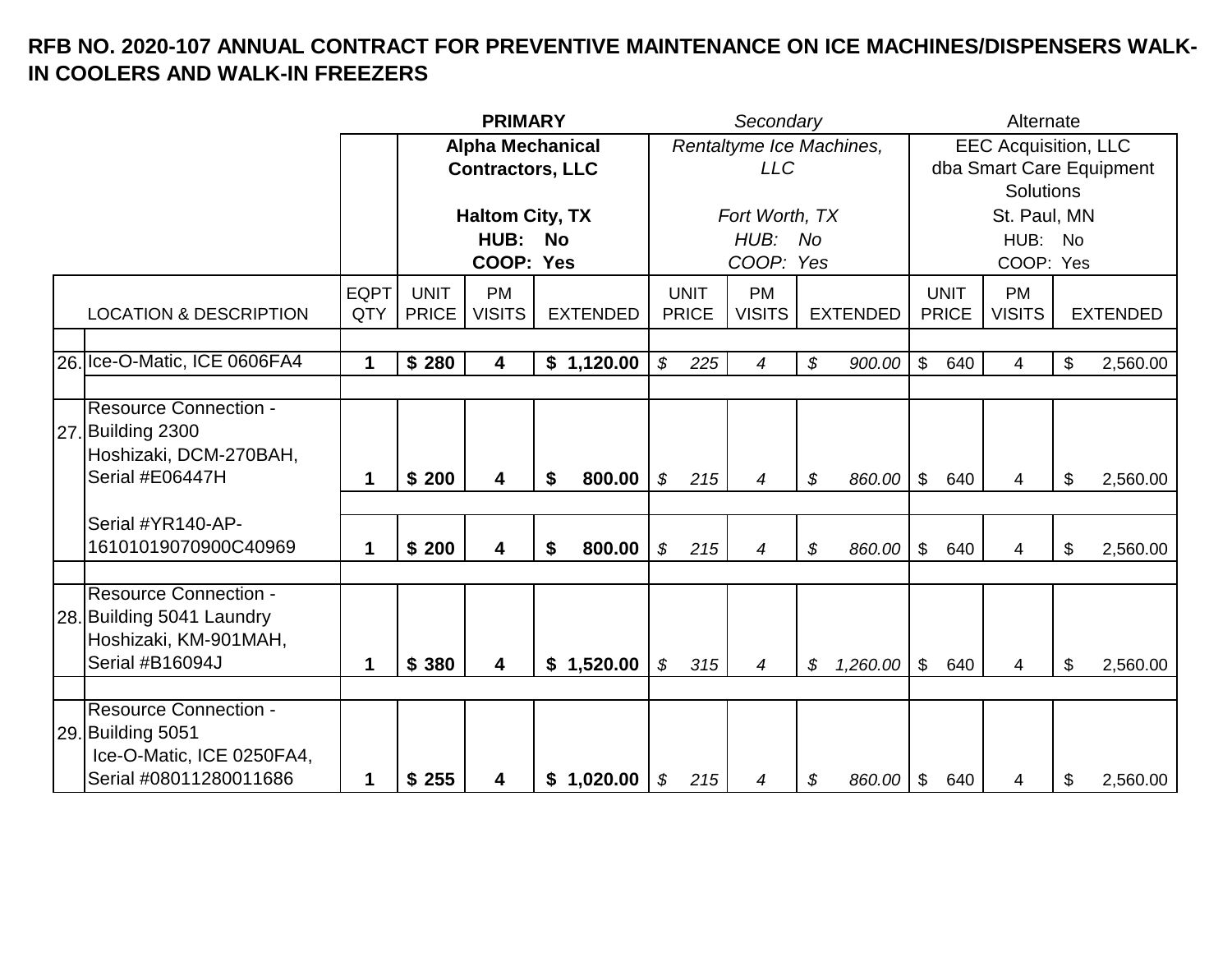|                                               |                    |                             | <b>PRIMARY</b>             |           |                 |                            |                             | Secondary                  |                            |                 |                |                             | Alternate                   |                           |                          |
|-----------------------------------------------|--------------------|-----------------------------|----------------------------|-----------|-----------------|----------------------------|-----------------------------|----------------------------|----------------------------|-----------------|----------------|-----------------------------|-----------------------------|---------------------------|--------------------------|
|                                               |                    |                             | <b>Alpha Mechanical</b>    |           |                 |                            |                             | Rentaltyme Ice Machines,   |                            |                 |                |                             | <b>EEC Acquisition, LLC</b> |                           |                          |
|                                               |                    |                             | <b>Contractors, LLC</b>    |           |                 |                            |                             | <b>LLC</b>                 |                            |                 |                |                             |                             |                           | dba Smart Care Equipment |
|                                               |                    |                             |                            |           |                 |                            |                             |                            |                            |                 |                |                             | <b>Solutions</b>            |                           |                          |
|                                               |                    |                             | <b>Haltom City, TX</b>     |           |                 |                            |                             | Fort Worth, TX             |                            |                 |                |                             | St. Paul, MN                |                           |                          |
|                                               |                    |                             | HUB:                       | <b>No</b> |                 |                            |                             | HUB: No                    |                            |                 |                |                             | HUB: No                     |                           |                          |
|                                               |                    |                             | COOP: Yes                  |           |                 |                            |                             | COOP: Yes                  |                            |                 |                |                             | COOP: Yes                   |                           |                          |
| <b>LOCATION &amp; DESCRIPTION</b>             | <b>EQPT</b><br>QTY | <b>UNIT</b><br><b>PRICE</b> | <b>PM</b><br><b>VISITS</b> |           | <b>EXTENDED</b> |                            | <b>UNIT</b><br><b>PRICE</b> | <b>PM</b><br><b>VISITS</b> |                            | <b>EXTENDED</b> |                | <b>UNIT</b><br><b>PRICE</b> | <b>PM</b><br><b>VISITS</b>  |                           | <b>EXTENDED</b>          |
|                                               |                    |                             |                            |           |                 |                            |                             |                            |                            |                 |                |                             |                             |                           |                          |
| Scott D. Moore Juvenile<br>30. Justice Center |                    |                             |                            |           |                 |                            |                             |                            |                            |                 |                |                             |                             |                           |                          |
| Russell, AR36-140B-D                          | 1                  | \$170                       | 2 <sup>1</sup>             | \$        | 340.00          | \$                         | 196                         | $\overline{a}$             | \$                         | $392.00$ \$     |                | 220                         | $\overline{2}$              | $\boldsymbol{\$}$         | 440.00                   |
|                                               |                    |                             |                            |           |                 |                            |                             |                            |                            |                 |                |                             |                             |                           |                          |
| <b>FAGOR, QVF-3 220</b>                       | 1                  | \$170                       | 2 <sup>1</sup>             | \$        | 340.00          | $\boldsymbol{\mathcal{S}}$ | 75                          | $\overline{a}$             | \$                         | 150.00          | $\mathfrak{S}$ | 220                         | $\overline{2}$              | \$                        | 440.00                   |
| Continental, 2R-SA-HD                         | 1                  | 85<br>\$                    | $\mathbf{2}$               | \$        | 170.00          | $\boldsymbol{\mathcal{S}}$ | 75                          | $\overline{c}$             | \$                         | 150.00          | $\mathfrak{S}$ | 220                         | $\overline{2}$              | \$                        | 440.00                   |
|                                               |                    |                             |                            |           |                 |                            |                             |                            |                            |                 |                |                             |                             |                           |                          |
| Russell, LET090BJ                             | 1                  | 85<br>\$                    | $\overline{2}$             | \$        | 170.00          | $\boldsymbol{\mathcal{S}}$ | 196                         | $\overline{c}$             | $\boldsymbol{\mathcal{S}}$ | 392.00          | $\mathfrak{S}$ | 220                         | $\overline{2}$              | \$                        | 440.00                   |
| RTD, SM102AE                                  | $\overline{2}$     | 85<br>\$                    | $\mathbf{2}$               | \$        | 340.00          | $\boldsymbol{\mathcal{S}}$ | 196                         | $\overline{c}$             | \$                         | 784.00          | $\mathfrak{S}$ | 165                         | $\overline{2}$              | $\boldsymbol{\mathsf{S}}$ | 660.00                   |
|                                               |                    |                             |                            |           |                 |                            |                             |                            |                            |                 |                |                             |                             |                           |                          |
| <b>True, T-72</b>                             | 1                  | \$<br>85                    | 2 <sup>1</sup>             | \$        | 170.00          | $\boldsymbol{\mathcal{S}}$ | 75                          | $\overline{2}$             | $\boldsymbol{\mathcal{S}}$ | 150.00          | $\mathfrak{S}$ | 220                         | $\overline{2}$              | $\mathfrak{S}$            | 440.00                   |
| Hoshizaki, KML-451MAH                         | 1                  | \$255                       | 4                          |           | \$1,020.00      | $\boldsymbol{\mathcal{S}}$ | 225                         | $\overline{4}$             | \$                         | 900.00          | $\mathfrak{S}$ | 640                         | $\overline{\mathcal{A}}$    | \$                        | 2,560.00                 |
|                                               |                    |                             |                            |           |                 |                            |                             |                            |                            |                 |                |                             |                             |                           |                          |
| Hoshizaki, DCM-270BAH                         | 1                  | \$255                       | $\overline{\mathbf{4}}$    |           | \$1,020.00      | \$                         | 215                         | 4                          | \$                         | $860.00$ \ \$   |                | 640                         | 4                           | \$                        | 2,560.00                 |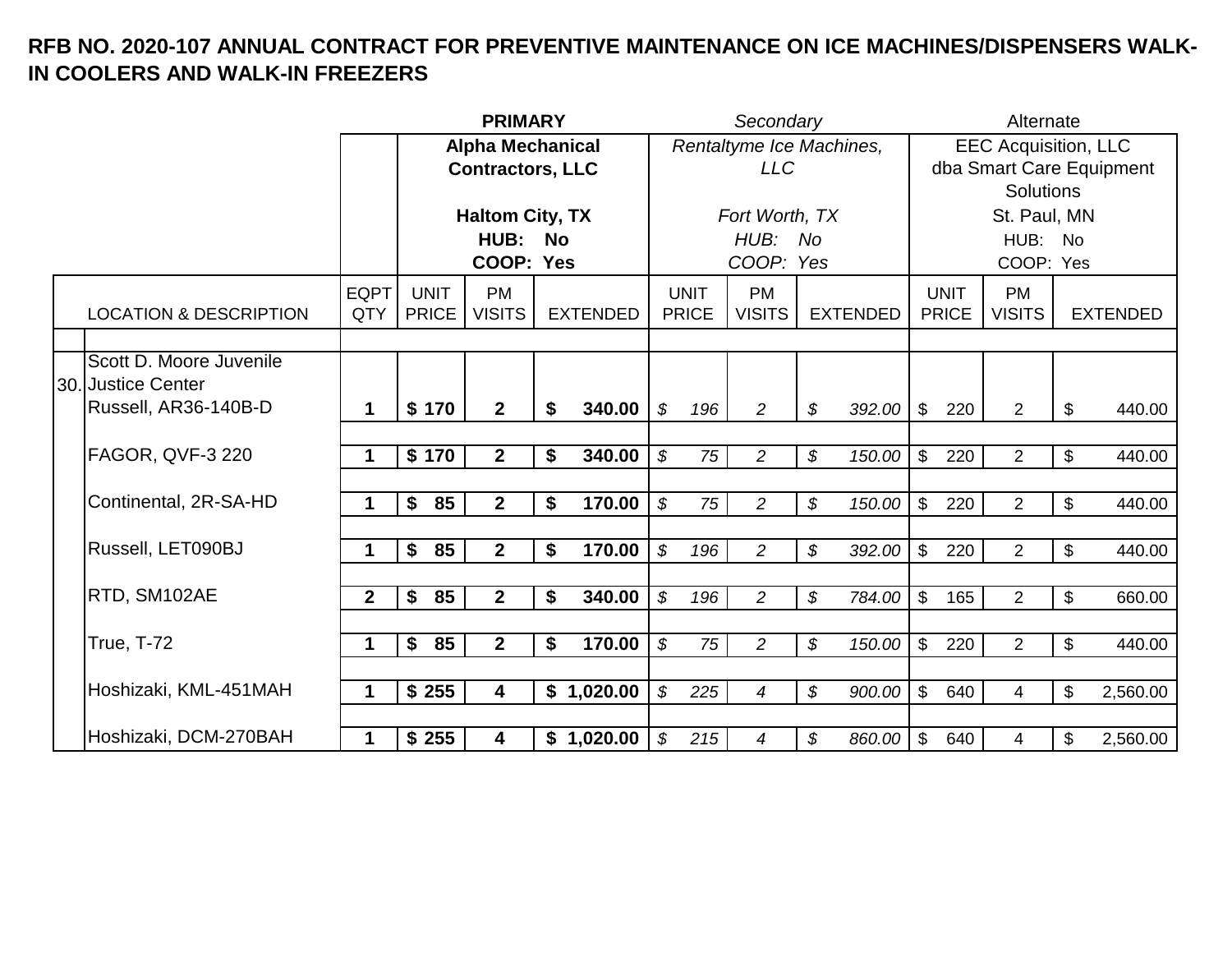|                                   |             |              | <b>PRIMARY</b>          |                 |                            |              | Secondary                |                 |                           |              | Alternate                   |                          |
|-----------------------------------|-------------|--------------|-------------------------|-----------------|----------------------------|--------------|--------------------------|-----------------|---------------------------|--------------|-----------------------------|--------------------------|
|                                   |             |              | <b>Alpha Mechanical</b> |                 |                            |              | Rentaltyme Ice Machines, |                 |                           |              | <b>EEC Acquisition, LLC</b> |                          |
|                                   |             |              | <b>Contractors, LLC</b> |                 |                            |              | <b>LLC</b>               |                 |                           |              |                             | dba Smart Care Equipment |
|                                   |             |              |                         |                 |                            |              |                          |                 |                           |              | <b>Solutions</b>            |                          |
|                                   |             |              | <b>Haltom City, TX</b>  |                 |                            |              | Fort Worth, TX           |                 |                           |              | St. Paul, MN                |                          |
|                                   |             |              | HUB:                    | <b>No</b>       |                            |              | HUB: No                  |                 |                           |              | HUB: No                     |                          |
|                                   |             |              | COOP: Yes               |                 |                            |              | COOP: Yes                |                 |                           |              | COOP: Yes                   |                          |
|                                   | <b>EQPT</b> | <b>UNIT</b>  | <b>PM</b>               |                 |                            | <b>UNIT</b>  | <b>PM</b>                |                 |                           | <b>UNIT</b>  | <b>PM</b>                   |                          |
| <b>LOCATION &amp; DESCRIPTION</b> | QTY         | <b>PRICE</b> | <b>VISITS</b>           | <b>EXTENDED</b> |                            | <b>PRICE</b> | <b>VISITS</b>            | <b>EXTENDED</b> |                           | <b>PRICE</b> | <b>VISITS</b>               | <b>EXTENDED</b>          |
|                                   |             |              |                         |                 |                            |              |                          |                 |                           |              |                             |                          |
| Scott D. Moore Juvenile           |             |              |                         |                 |                            |              |                          |                 |                           |              |                             |                          |
| 30. Justice Center, Continued     |             |              |                         |                 |                            |              |                          |                 |                           |              |                             |                          |
|                                   |             |              |                         |                 |                            |              |                          |                 |                           |              |                             |                          |
|                                   |             |              |                         |                 |                            |              |                          |                 |                           |              |                             |                          |
| Hoshizaki, KM260BAH               | 1           | \$255        | 4                       | \$1,020.00      | \$                         | 215          | 4                        | \$<br>860.00    | $\mathfrak{S}$            | 640          | 4                           | \$<br>2,560.00           |
|                                   |             |              |                         |                 |                            |              |                          |                 |                           |              |                             |                          |
| 31. Southeast Subcourthouse       |             |              |                         |                 |                            |              |                          |                 |                           |              |                             |                          |
| Hoshizaki, DCM-270BAH-OS,         |             |              |                         |                 |                            |              |                          |                 |                           |              |                             |                          |
| Serial #A05225K                   | 1           | \$240        | 4                       | 960.00<br>\$    | \$                         | 215          | 4                        | \$<br>860.00    | $\mathfrak{L}$            | 640          | 4                           | \$<br>2,560.00           |
|                                   |             |              |                         |                 |                            |              |                          |                 |                           |              |                             |                          |
| 32. Striping Crew                 |             |              |                         |                 |                            |              |                          |                 |                           |              |                             |                          |
| Manitowoc, UY0140A-161B           | 1           | \$216        | 4                       | 864.00<br>\$    | \$                         | 215          | 4                        | \$<br>860.00    | \$                        | 640          | 4                           | \$<br>2,560.00           |
|                                   |             |              |                         |                 |                            |              |                          |                 |                           |              |                             |                          |
| <b>Tarrant County Corrections</b> |             |              |                         |                 |                            |              |                          |                 |                           |              |                             |                          |
| 33. Center                        |             |              |                         |                 |                            |              |                          |                 |                           |              |                             |                          |
| Ice-O-Matic, ICE2522FA4           | 1           | \$340        | $\overline{\mathbf{4}}$ | \$1,360.00      | $\boldsymbol{\mathcal{S}}$ | 498          | 4                        | \$<br>1,992.00  | $\mathbb{S}$              | 640          | 4                           | \$<br>2,560.00           |
|                                   |             |              |                         |                 |                            |              |                          |                 |                           |              |                             |                          |
| Ice-O-Matic, MDT5N25A-1H          | 1           | \$340        | $\overline{\mathbf{4}}$ | \$1,360.00      | $\boldsymbol{\mathcal{S}}$ | 288          | 4                        | \$<br>1,152.00  | $\boldsymbol{\mathsf{S}}$ | 640          | 4                           | \$<br>2,560.00           |
|                                   |             |              |                         |                 |                            |              |                          |                 |                           |              |                             |                          |
| <b>Tim Curry Criminal Justice</b> |             |              |                         |                 |                            |              |                          |                 |                           |              |                             |                          |
| 34. Center                        |             |              |                         |                 |                            |              |                          |                 |                           |              |                             |                          |
| Manitowoc, QY032A                 | 1           | \$240        | 4                       | 960.00<br>\$    | \$                         | 215          | 4                        | \$<br>860.00    | \$                        | 640          | 4                           | \$<br>2,560.00           |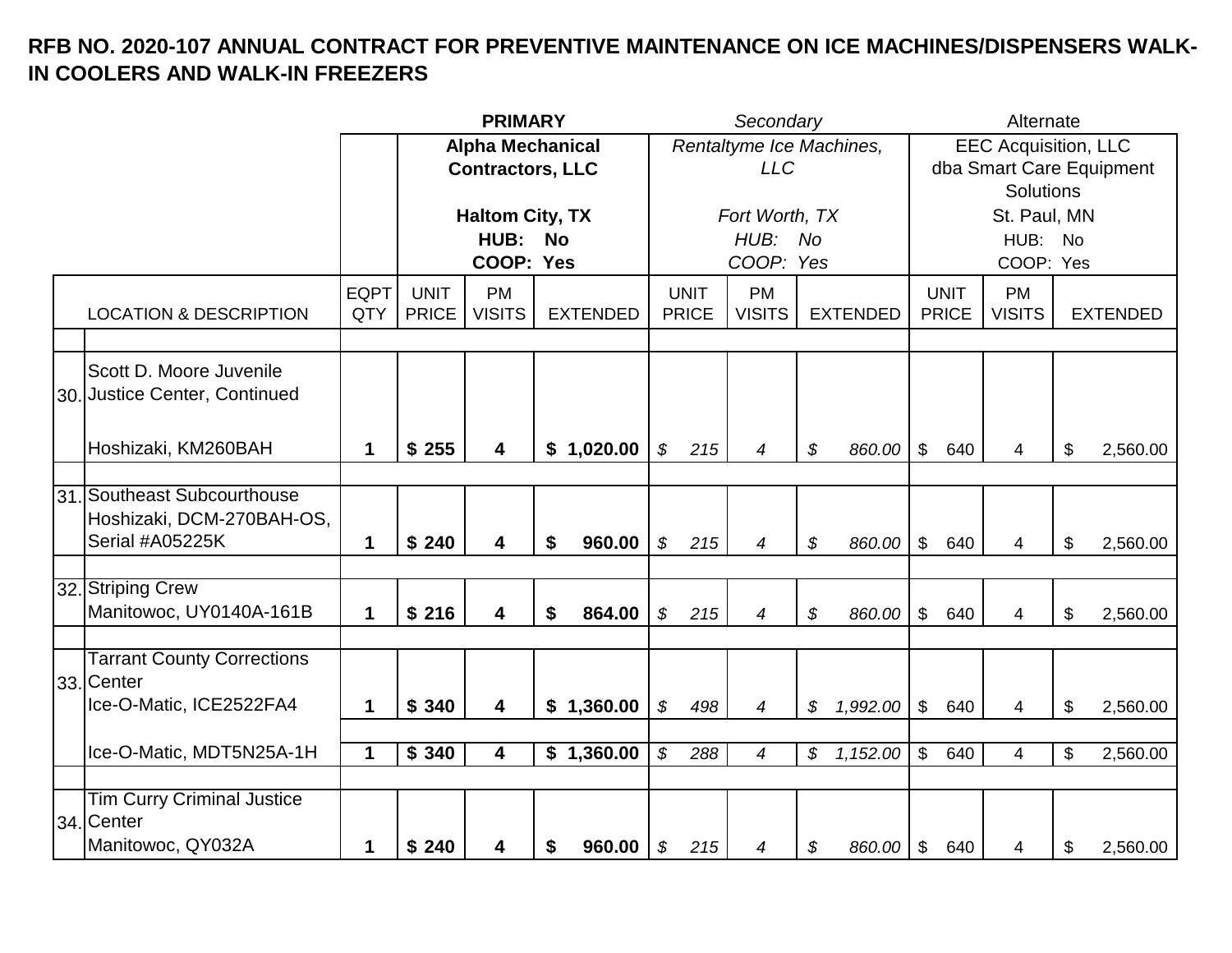|  |                                      |             |                          | <b>PRIMARY</b>          |                 |                | Secondary                |    | Alternate                   |                |                          |                |               |                 |  |  |
|--|--------------------------------------|-------------|--------------------------|-------------------------|-----------------|----------------|--------------------------|----|-----------------------------|----------------|--------------------------|----------------|---------------|-----------------|--|--|
|  |                                      |             | <b>Alpha Mechanical</b>  |                         |                 |                | Rentaltyme Ice Machines, |    | <b>EEC Acquisition, LLC</b> |                |                          |                |               |                 |  |  |
|  |                                      |             | <b>Contractors, LLC</b>  |                         |                 | LLC            |                          |    |                             |                | dba Smart Care Equipment |                |               |                 |  |  |
|  |                                      |             |                          |                         |                 |                |                          |    |                             |                | <b>Solutions</b>         |                |               |                 |  |  |
|  |                                      |             | <b>Haltom City, TX</b>   |                         |                 | Fort Worth, TX |                          |    |                             |                | St. Paul, MN             |                |               |                 |  |  |
|  |                                      |             | <b>HUB:</b><br><b>No</b> |                         |                 | HUB: No        |                          |    |                             |                | HUB: No                  |                |               |                 |  |  |
|  |                                      |             | COOP: Yes                |                         |                 | COOP: Yes      |                          |    |                             |                | COOP: Yes                |                |               |                 |  |  |
|  |                                      | <b>EQPT</b> | <b>UNIT</b>              | <b>PM</b>               |                 | <b>UNIT</b>    | <b>PM</b>                |    |                             |                | <b>UNIT</b>              | <b>PM</b>      |               |                 |  |  |
|  | <b>LOCATION &amp; DESCRIPTION</b>    | QTY         | <b>PRICE</b>             | <b>VISITS</b>           | <b>EXTENDED</b> | <b>PRICE</b>   | <b>VISITS</b>            |    | <b>EXTENDED</b>             |                | <b>PRICE</b>             | <b>VISITS</b>  |               | <b>EXTENDED</b> |  |  |
|  |                                      |             |                          |                         |                 |                |                          |    |                             |                |                          |                |               |                 |  |  |
|  | Tom Vandergriff Civil Courts         |             |                          |                         |                 |                |                          |    |                             |                |                          |                |               |                 |  |  |
|  | 35. Building                         |             |                          |                         |                 |                |                          |    |                             |                |                          |                |               |                 |  |  |
|  | Hoshizaki, DCM-500BAH-OS             | 1           | \$340                    | $\overline{\mathbf{4}}$ | \$1,360.00      | 215<br>\$      | 4                        | \$ | 860.00 \$                   |                | 640                      | 4              | \$            | 2,560.00        |  |  |
|  |                                      |             |                          |                         |                 |                |                          |    |                             |                |                          |                |               |                 |  |  |
|  | <b>Tarrant County Criminal Court</b> |             |                          |                         |                 |                |                          |    |                             |                |                          |                |               |                 |  |  |
|  | 36. Building                         |             |                          |                         |                 |                |                          |    |                             |                |                          |                |               |                 |  |  |
|  | Koolaire, KDT0500A                   | 1           | \$260                    | 4                       | \$1,040.00      | \$<br>225      | 4                        | \$ | $900.00$ \$                 |                | 640                      | $\overline{4}$ | $\mathcal{L}$ | 2,560.00        |  |  |
|  |                                      |             |                          |                         |                 |                |                          |    |                             |                |                          |                |               |                 |  |  |
|  | Follett, 7CI00A                      |             | \$260                    | 4                       | \$1,040.00      | 215<br>\$      | 4                        | \$ | 860.00                      | $\mathfrak{S}$ | 640                      | 4              | \$            | 2,560.00        |  |  |
|  |                                      |             |                          |                         |                 |                |                          |    |                             |                |                          |                |               |                 |  |  |
|  | <b>SECTION I PREVENTIVE</b>          |             |                          |                         |                 |                |                          |    |                             |                |                          |                |               |                 |  |  |
|  | <b>MAINTENANCE TOTAL:</b>            |             |                          |                         | \$67,894.00     | \$79,576.00    |                          |    |                             |                | \$167,440.00             |                |               |                 |  |  |